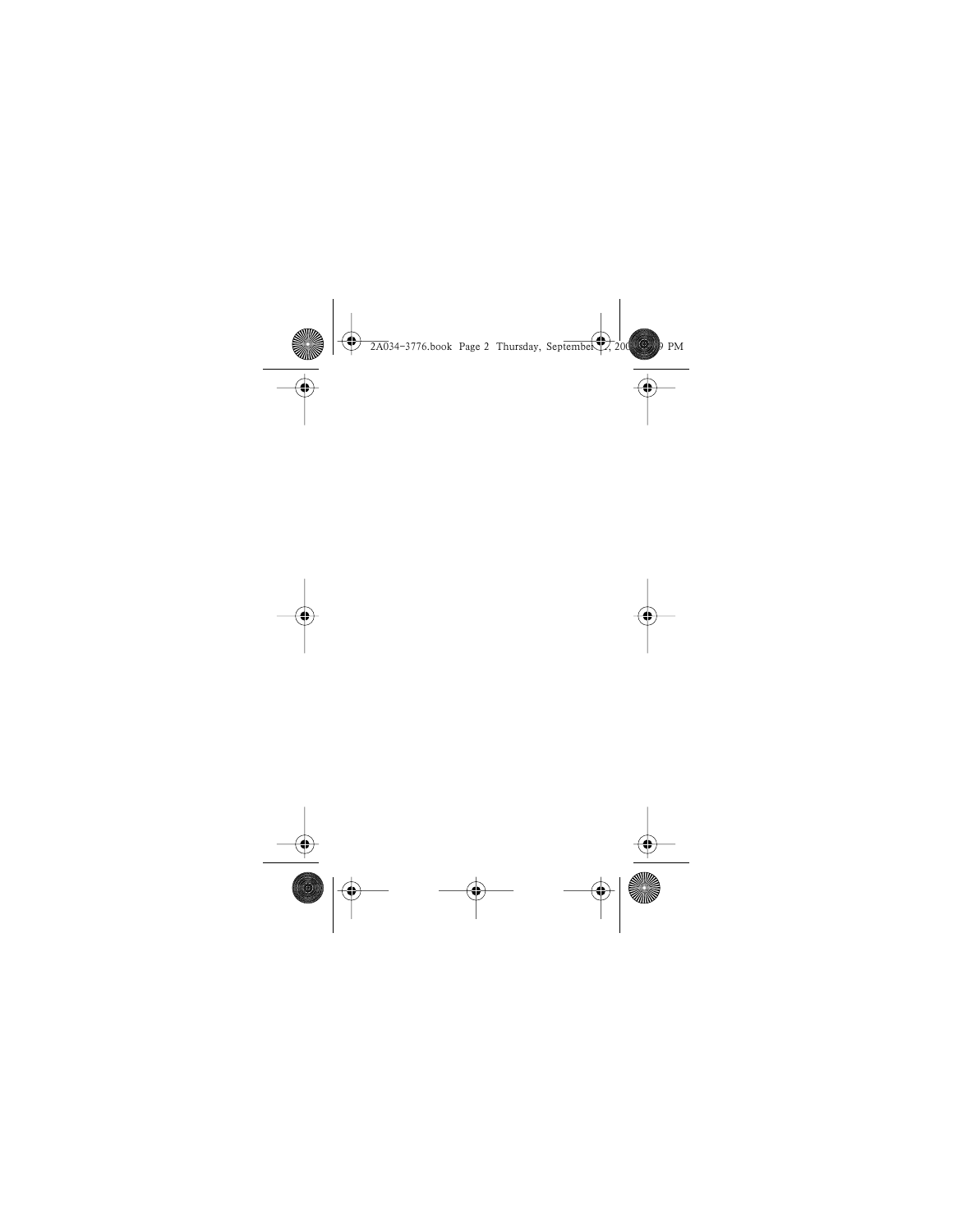# **Using the iPod nano Dock**

Congratulations on purchasing your iPod nano Dock – it holds iPod nano upright as it charges, loads music and photos, and plays music.

Use the cable included with your iPod nano to connect the Dock to your computer or to an optional iPod Power Adapter. Then put iPod nano in the Dock.

*Important:* This Dock is compatible only with iPod nano (Second Generation).

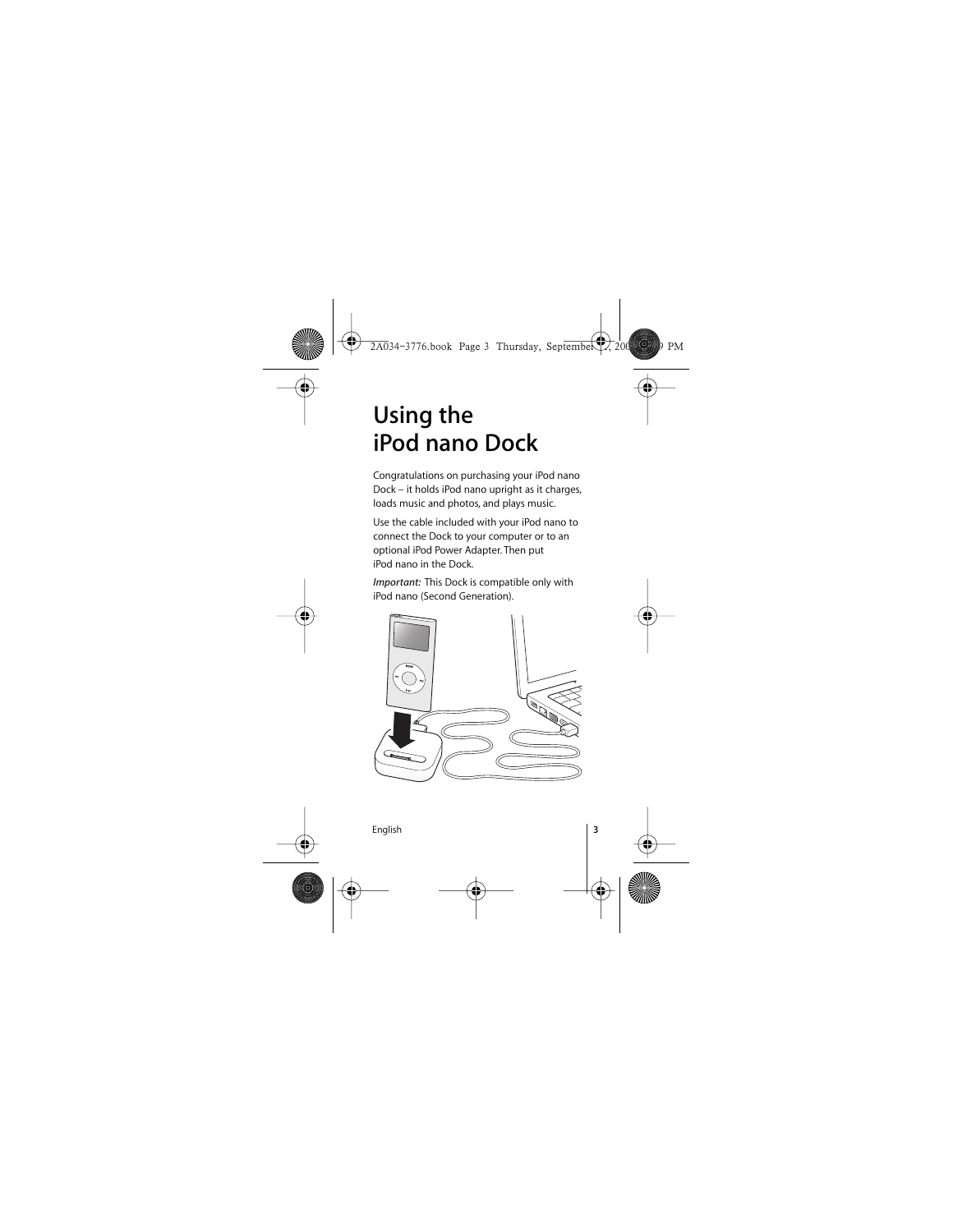## **iPod nano Dock at a Glance**



#### **Dock connector port**

Connect the Dock to your computer or an optional iPod Power Adapter using the cable included with your iPod nano.

#### **iPod connector**

Place iPod nano in the Dock to charge the battery, transfer songs and photos, and listen to music.

#### **Line out port**

Connect speakers or your home stereo using an audio cable with a standard 3.5 millimeter stereo miniplug.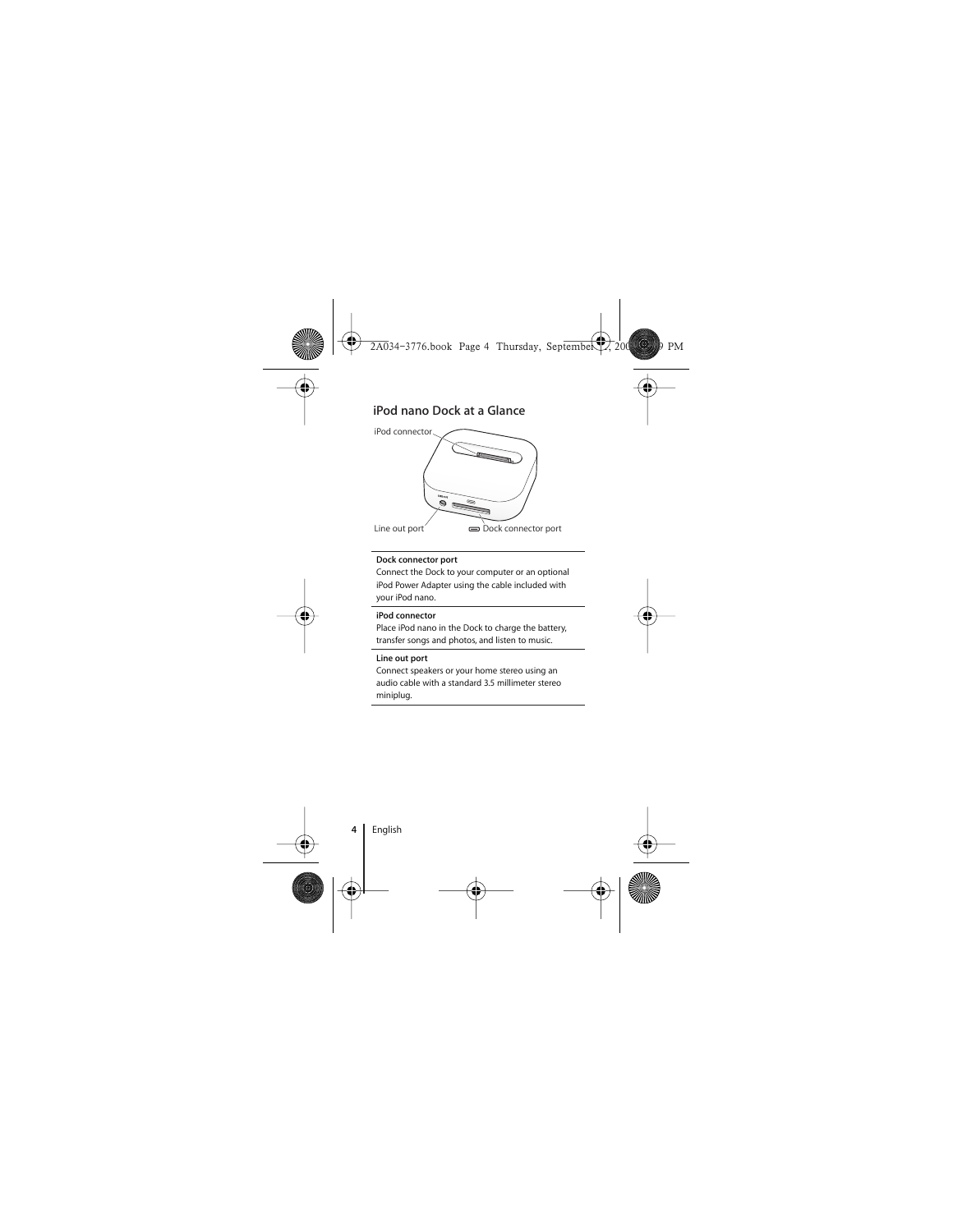## **Playing Music Through External Speakers or a Stereo**

Using the iPod nano Dock, you can play music from iPod nano over externally powered speakers or a home stereo. You need an audio cable with a standard 3.5 millimeter stereo miniplug that's used by most external speakers.

#### **To use your iPod nano with the Dock to play your music through speakers or a stereo:**

- **1** Place iPod nano in the Dock.
- **2** Use the audio cable to connect the speakers or stereo to the Dock line out port.
- **3** Use the iPod nano controls to play music and use the volume controls on the external source to adjust the volume.

To play music when the Dock is connected to your computer, iPod nano must not be enabled for use as a disk (for information about using iPod nano as a disk, see the iPod nano Features Guide at www.apple.com/support/ipod).

*Note:* You can use the optional iPod Power Adapter to charge your iPod nano while listening to music away from your computer.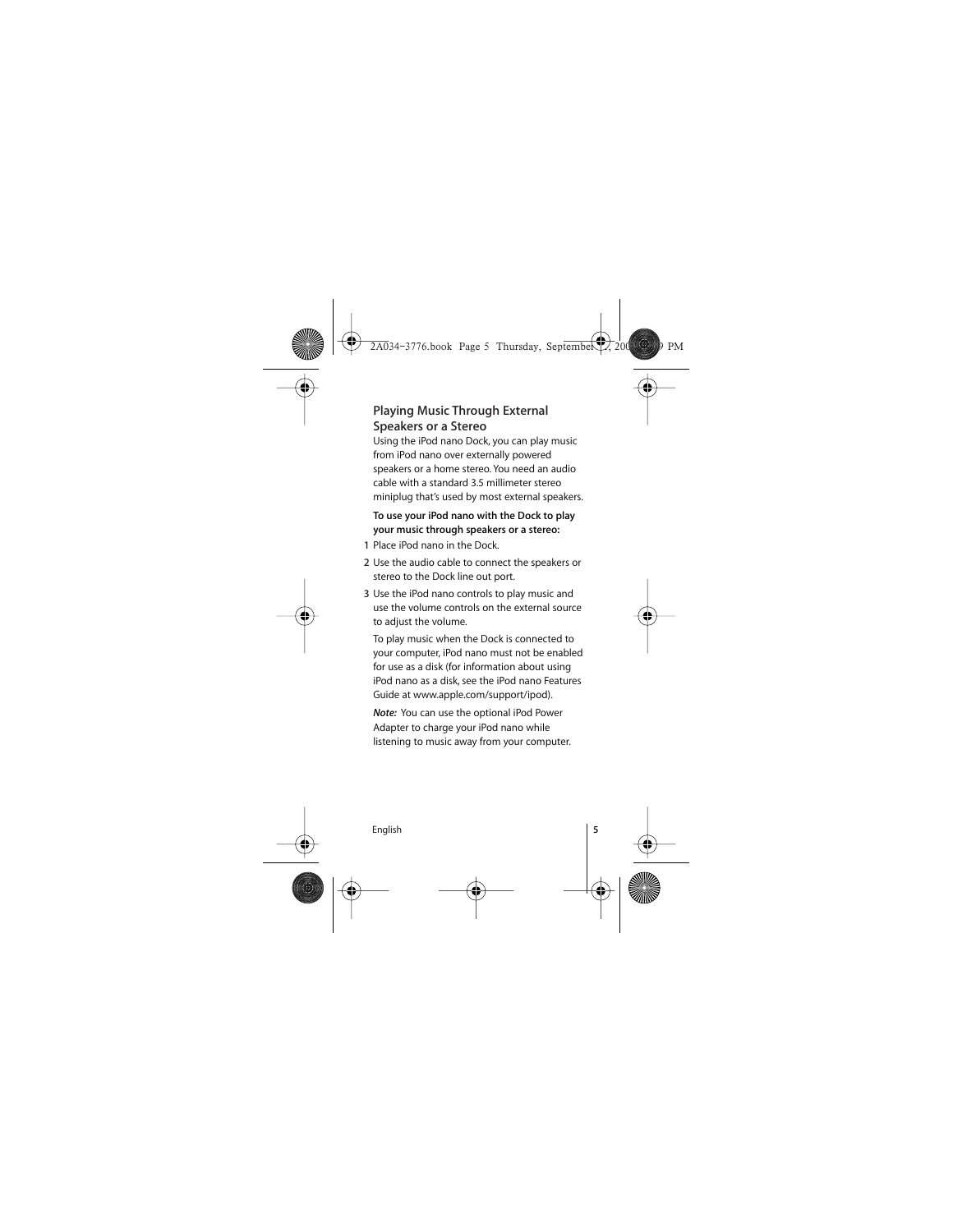## **Additional Accessories**

You can purchase the following iPod accessories at www.apple.com/ipodstore:

- iPod nano Lanyard Headphones
- iPod nano Armband
- iPod In-Ear Headphones
- iPod USB Power Adapter
- World Travel Adapter Kit
- Speakers, audio cables, headsets, car adapters, power adapters, and more

## **Service and Support**

For iPod service and support information, go to www.apple.com/support/ipod.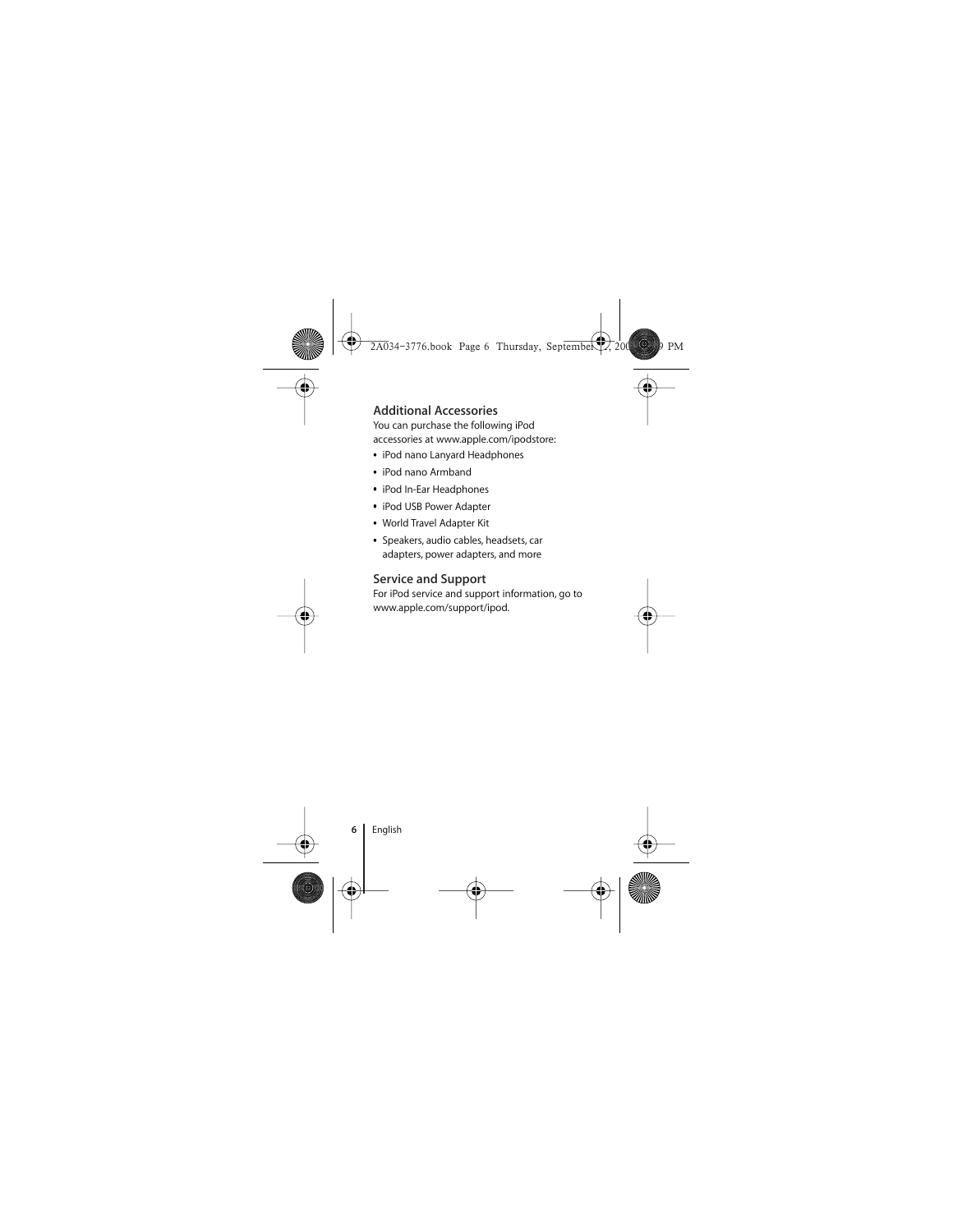# **- iPod nano Dock**  基座

恭喜您购买了 iPod nano Dock 基座,它能够 使 iPod nano 直立起来进行如下操作: 给电池 充电、载入音乐和照片以及播放音乐。

使用 iPod nano 附带的电缆将 Dock 连接在电 脑或可选购的 iPod Power Adapter 适配器上。 然后, 将 iPod nano 放入 Dock 中。

【重要事项】此 Dock 仅与 iPod nano (第二 代) 兼容。

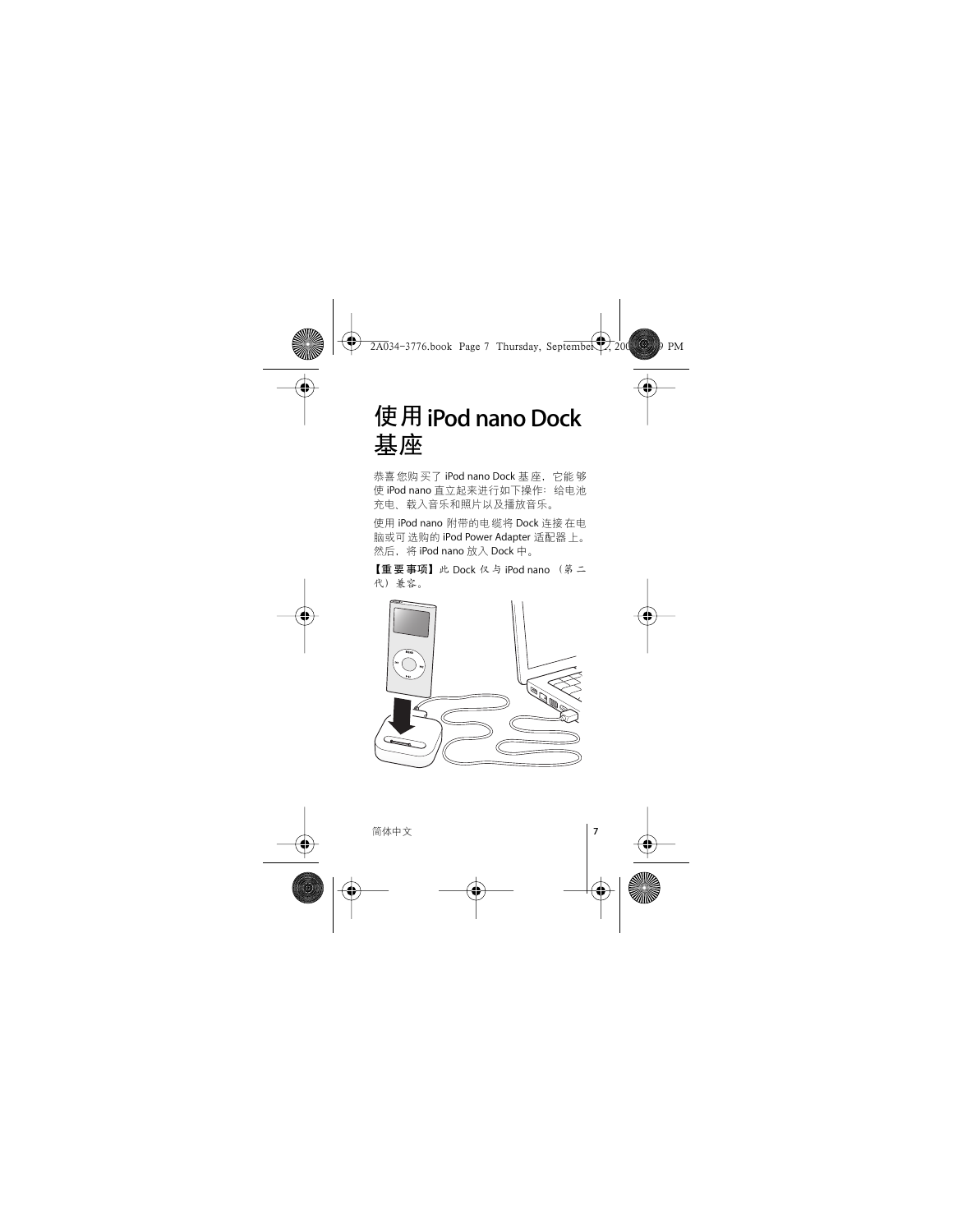## **iPod nano Dock**



#### Dock 接头端口

使用 iPod nano 附带的 电缆将 Dock 连接在 电脑或 可选购的 iPod Power Adapter 适配器上。

#### iPod 接头

将 iPod nano 放在 Dock 中以给电池充电、传输歌 曲和照片以及欣赏音乐。

#### Line Out (线路输出) 端口

使用 一根带 3.5 毫米标 准立体 声小插 头的音 频电 缆来连接扬声器或家用立体声音响。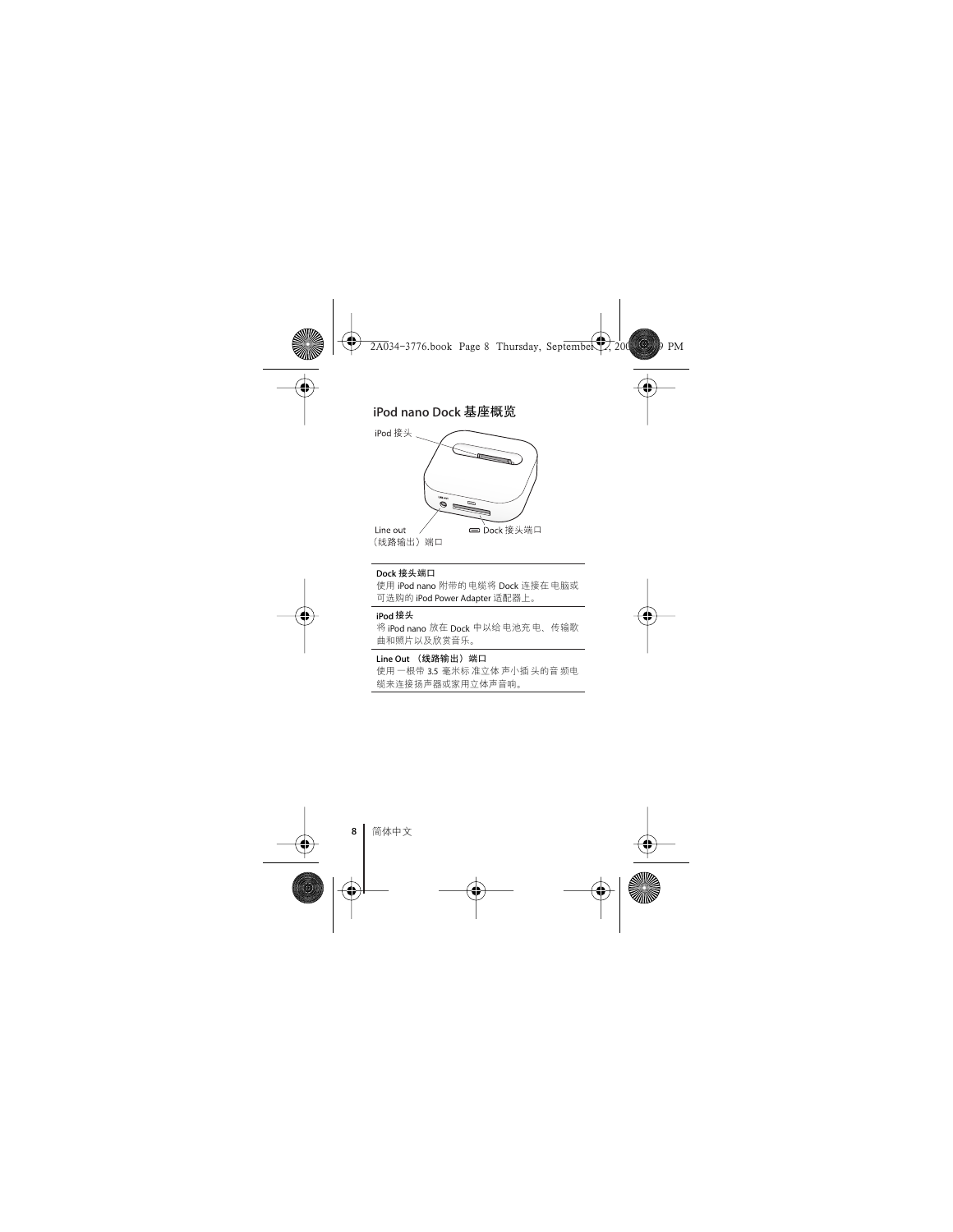## 通过外部扬声器或立**体**声音响 **播放音乐**

使用 iPod nano Dock 基座, 您可以通过外部 供电的扬声器 或家用立体声音响 来播放  $i$ Pod nano 上的音乐。您需要使用带 3.5 毫米 标准立 体声小插 头的音频 电缆,大多数 外部 扬声器都使用这种小插头。

#### **& iPod nano ' Dock ()-\*** 扬声器或立体声音响播放音乐:

- 1 将 iPod nano 放在 Dock 中。
- 2 使用音 频电缆将扬 声器或立 体声音响连 接到 Dock 的 Line Out (线路输出)端口。
- 3 使用 iPod nano 控制钮播放音乐, 并且使用外 部音源上的音量控制钮来调整音量。 要在 Dock 连接着电脑时播放音乐, 您不得将 iPod nano 用作磁盘 (有关将 iPod nano 用作磁 盘的信息, 请参阅 www.apple.com/support/ipod 上的"iPod nano 功能指南")。

【注】 您可以使用可选购的 iPod Power Adapter 话配器给 iPod nano 充电、这样不需要连接到 电脑便可欣赏音乐。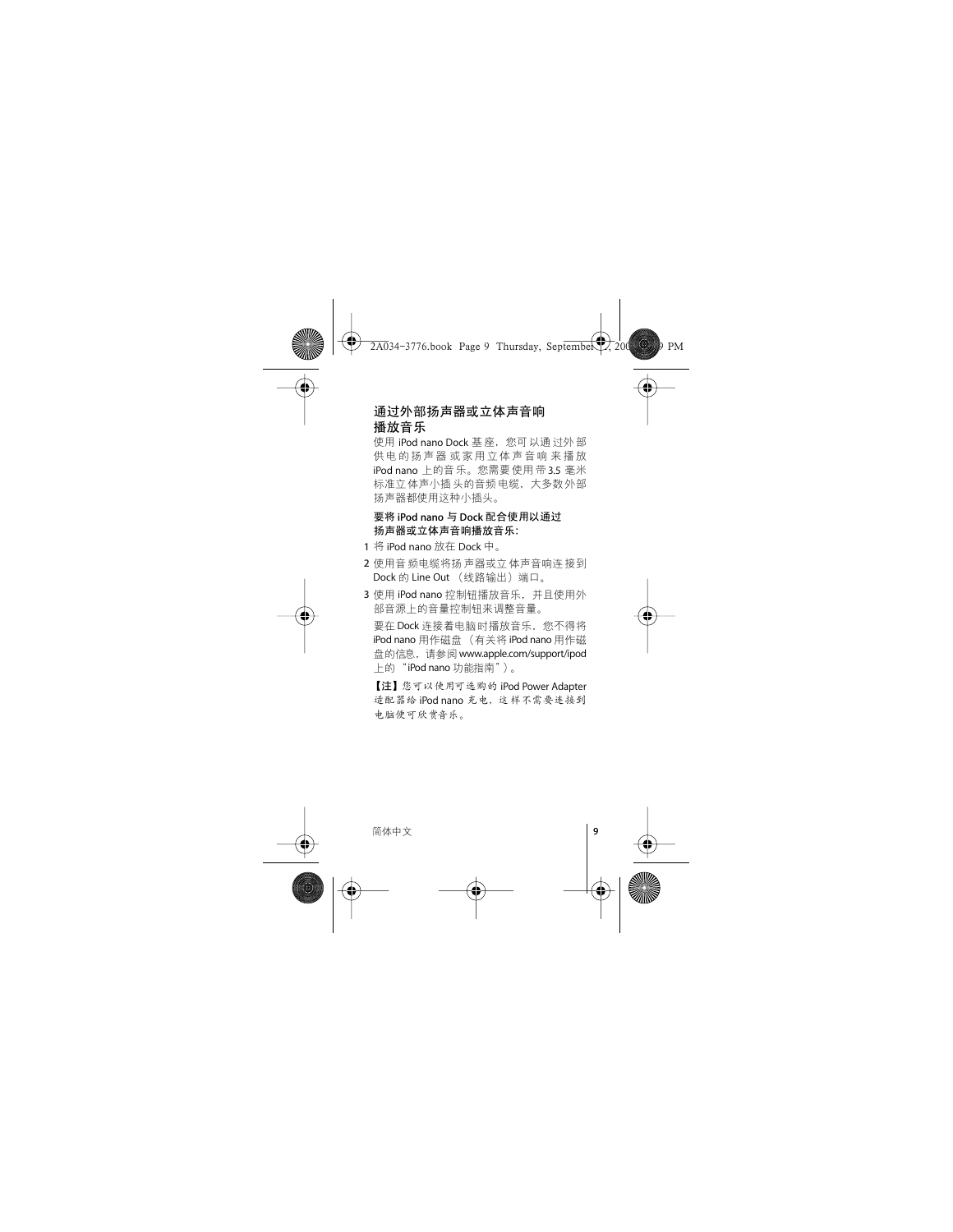## 附加配件

您可以在 www.apple.com.cn/store 上购买以 下 iPod 配件:

- iPod nano Lanyard Headphones 耳机
- iPod nano Armband 腕带
- iPod In-Ear Headphones 耳机
- iPod USB Power Adapter 适配器
- World Travel Adapter Kit 套件
- 扬声器、音频电缆、头戴式耳机、车载适配 器、电源适配器等等

# 服务与支持

有关 iPod 的服务与支持信息, 请访问 www.apple.com/support/ipod。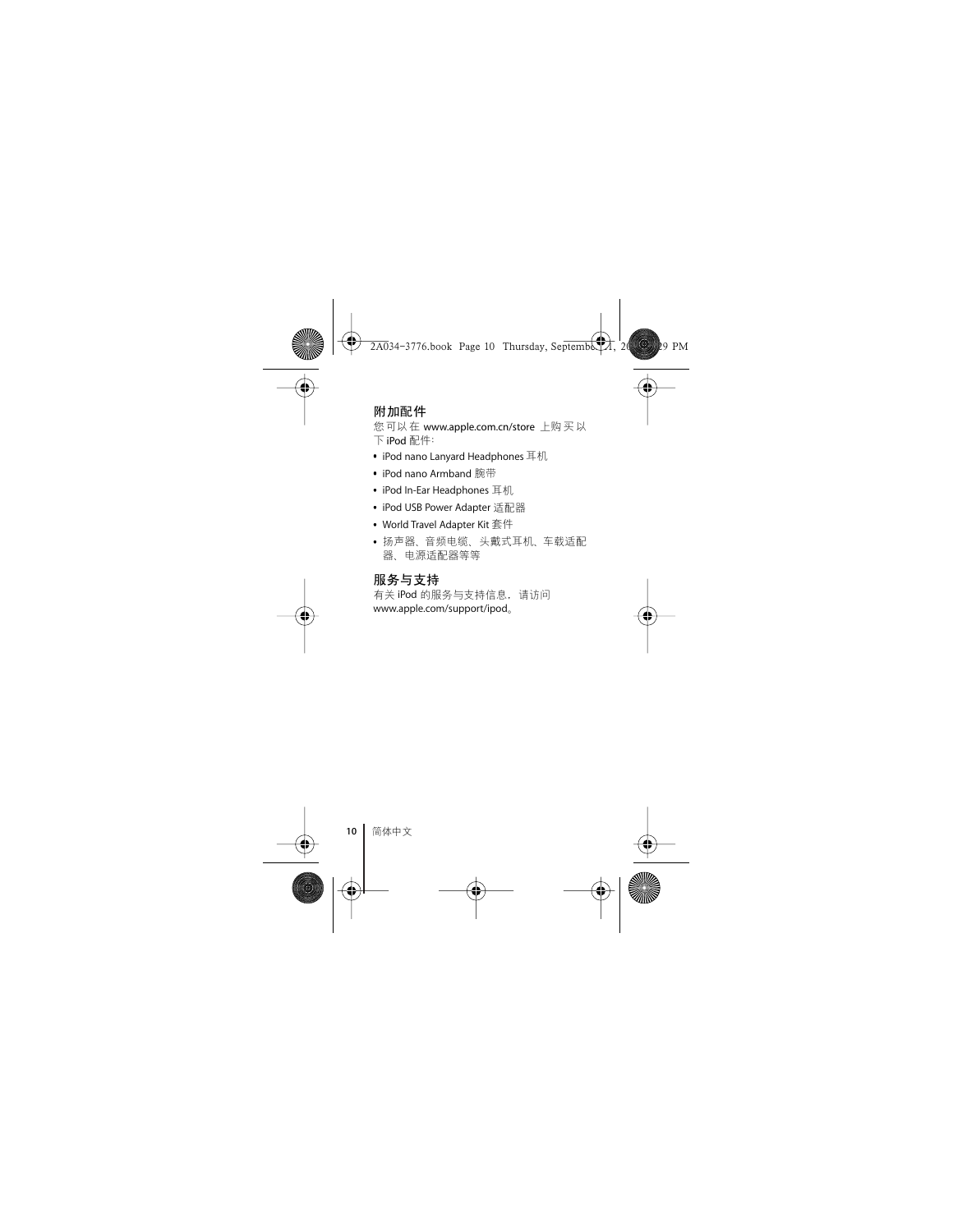# **- iPod nano Dock**

恭喜您購買了 iPod nano Dock,它能讓 iPod nano 在充電時保持直立,並用來載入音樂和 照片以及播放音樂。

請使用 iPod nano 隨附的接線來將 Dock 連接到電腦上,或連接至選購的 iPod Power Adapter 電源轉換器 H 。 接著將 iPod nano 放  $\lambda$  Dock。

【重要事項】此型號的 Dock 只能與iPod nano  $($  第二代  $)$  相容。

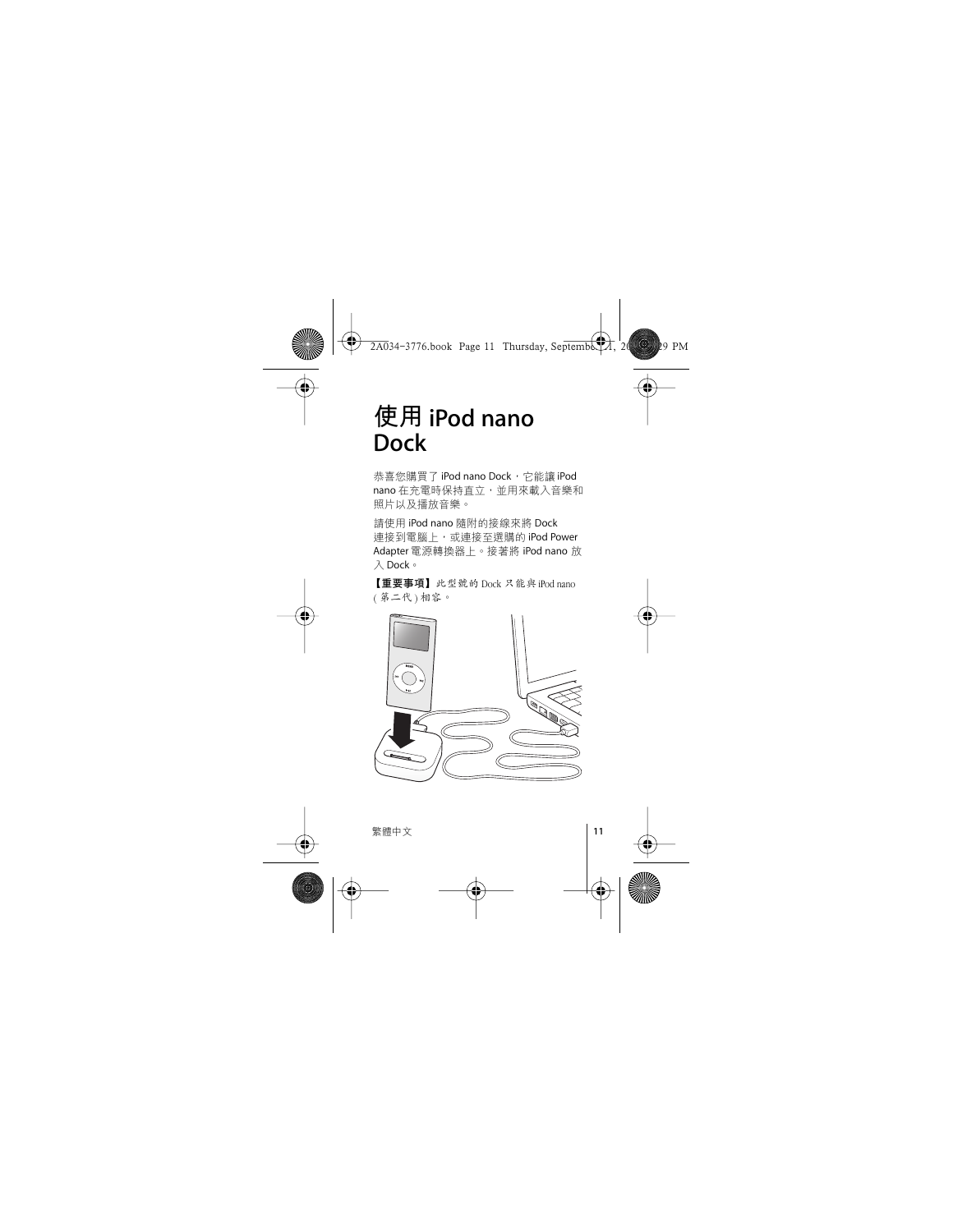## iPod nano Dock 概觀



#### **Dock**

使用 iPod nano 隨附的接線來將 Dock 連接到 電腦上,或連接至選購的 iPod Power Adapter 電源轉換器上。

#### iPod 接頭

將 iPod nano 放入 Dock 來替電池充電、傳送歌曲 和照片以及聆聽音樂。

#### **Line out**

使用配備標準 3.5 公釐立體聲迷你接頭的音訊接線 來連接揚聲器或家用立體音響。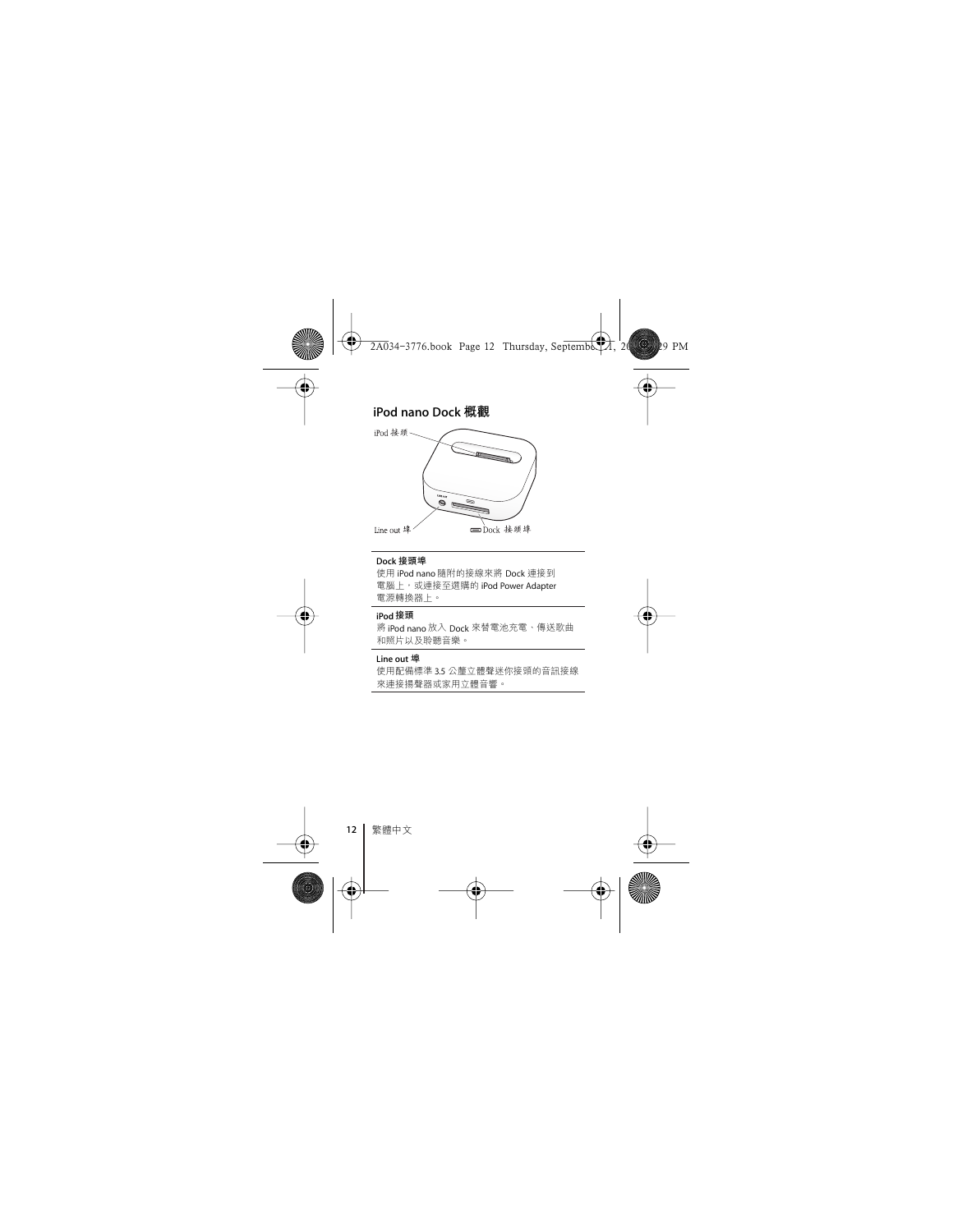## **诱**猧外接揚磬器或立體音響來 播放音樂

使用 iPod nano Dock, 您可以诱過外接電源 的揚聲器或家用立體音響來播放 iPod nano 裡的音樂。您需要一條配備標準 3.5 公釐立 體聲迷你接頭的音訊接線,大部分的外接揚 聲器都是使用此類型的接線。

### 若要搭配 Dock 使用 iPod nano 在揚聲器或 立體音響上播放音樂:

- **1** 將 iPod nano 放入 Dock。
- 2 使用音訊接線來將揚聲器或立體音響連接到 Dock 的 line out 埠。
- 3 使用 iPod nano 的控制項目來播放音樂, 並使用外接音源上的音量控制項日來調整 音量。

若要在 Dock 已連接到電腦上時來播放音樂, 您必須先啟用 iPod nano 的磁碟功能 (如需 使用 iPod nano 磁碟功能的相關資訊, 請前 往 www.apple.com/support/ipod 網站, 參閱 [iPod nano 功能指南|。

【注意】當您是在沒有電腦可以使用的場合 黔聽音樂時, 您可以使用選購的 iPod Power Adapter 來替 iPod nano 充電。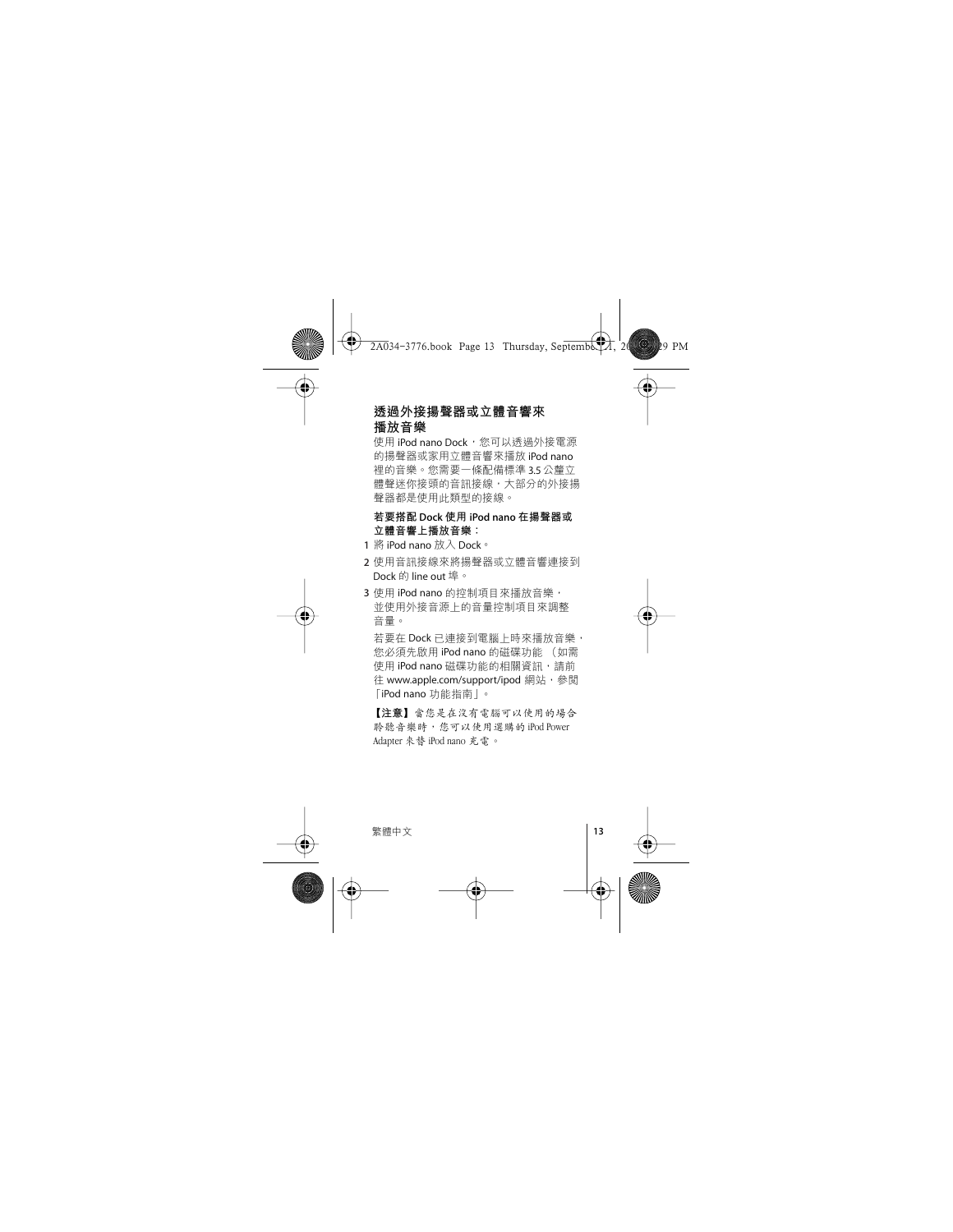## 其他配件

您可以在 www.apple.com.tw/store/ 網站裡 購買以下的 iPod 配件。

- iPod nano Lanyard Headphones (配掛式 耳機)
- iPod nano Armband (臂掛套)
- iPod In-Ear Headphones (入耳式耳機)
- iPod USB Power Adapter (USB 電源 轉換器)
- World Travel Adapter Kit (旅行套件)
- 揚聲器、音訊接線、耳機、車用轉換器、 電源轉換器和其他項目

### 服務與支援

如需 iPod 的服務和支援相關資訊,請前往 www.apple.com/support/ipod 網站。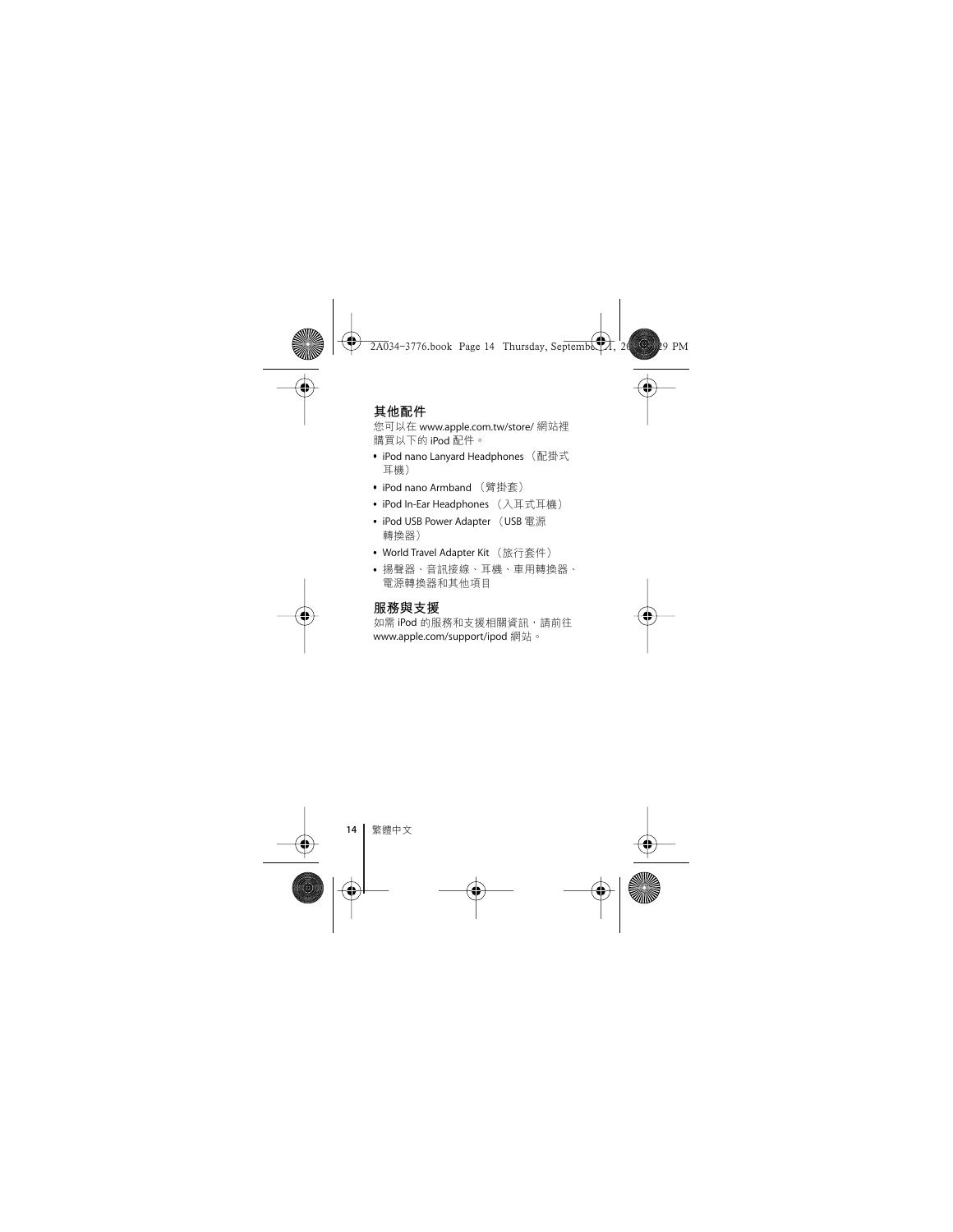# **iPod nano Dock** 사용하기

iPod nano Dock의 구입을 환영합니다. 이 제품은 iPod nano를 똑바른 상태로 세워서 충전하고 음악 및 사진을 로딩하며 음악을 재생합니다.

iPod nano에 포함되어 있는 케이블을 사용하여 Dock 을 컴퓨터나 옵션인 iPod Power Adapter(전원 어댑터)에 연결하십시오. 그런 다음, iPod nano를 Dock에 넣으십시오.

중요사항: 이 Dock은 iPod nano(2세대)와만 호환됨 나다.

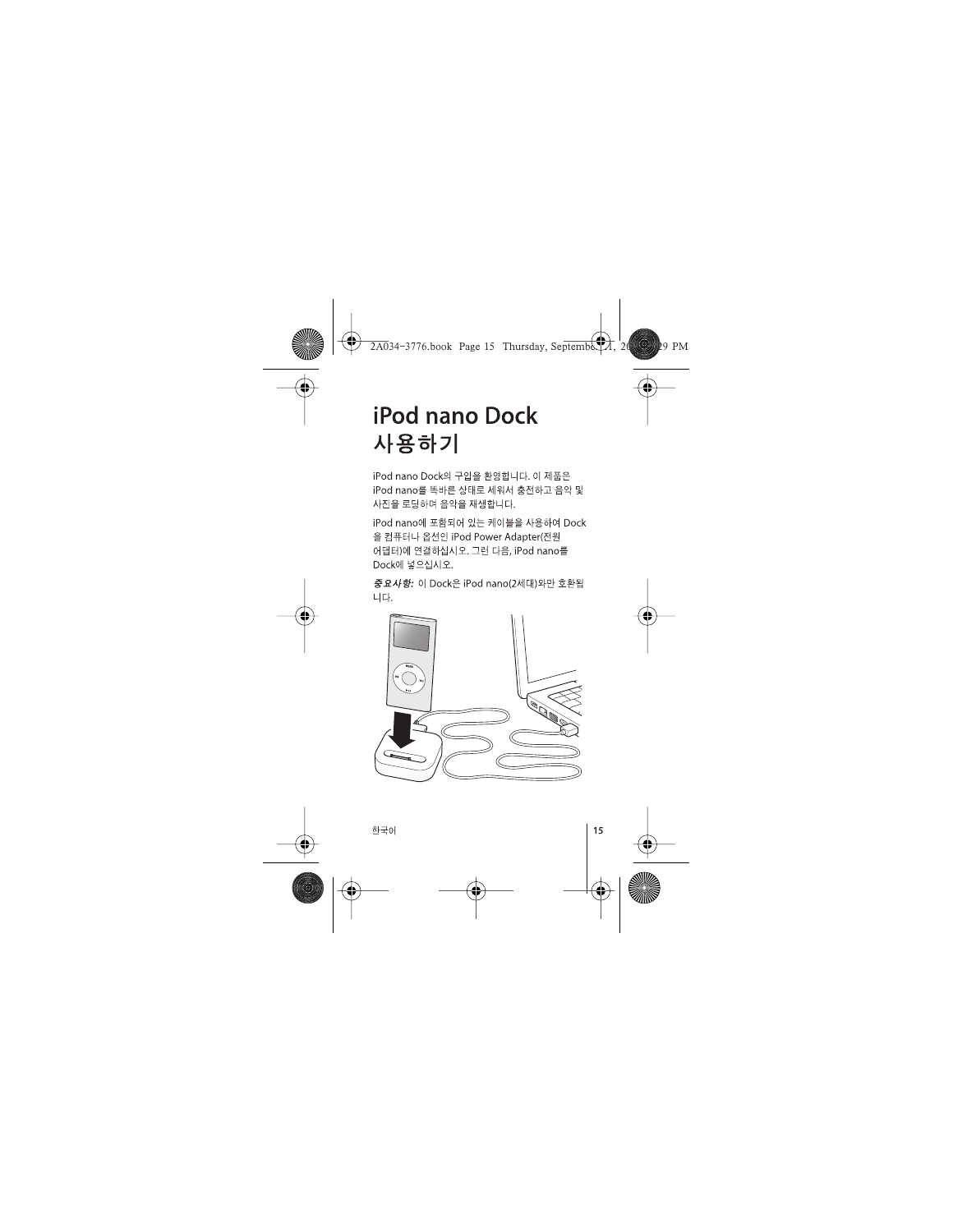### iPod nano Dock 살펴보기



#### Dock 커넥터 포트

iPod nano에 포함되어 있는 케이블을 사용하여 Dock을 옵션 인 iPod Power Adapter나 컴퓨터에 연결하십시오.

#### iPod 커넥터

Dock에 iPod nano를 넣어 배터리를 충전하고 노래 및 사진을 전송하며 음악을 들을 수 있습니다.

#### 라인 출력 포트

표준 3.5밀리미터 스테레오 미니플러그가 있는 오디오 케이블 을 사용하여 홈 스테레오나 스피커를 연결하십시오.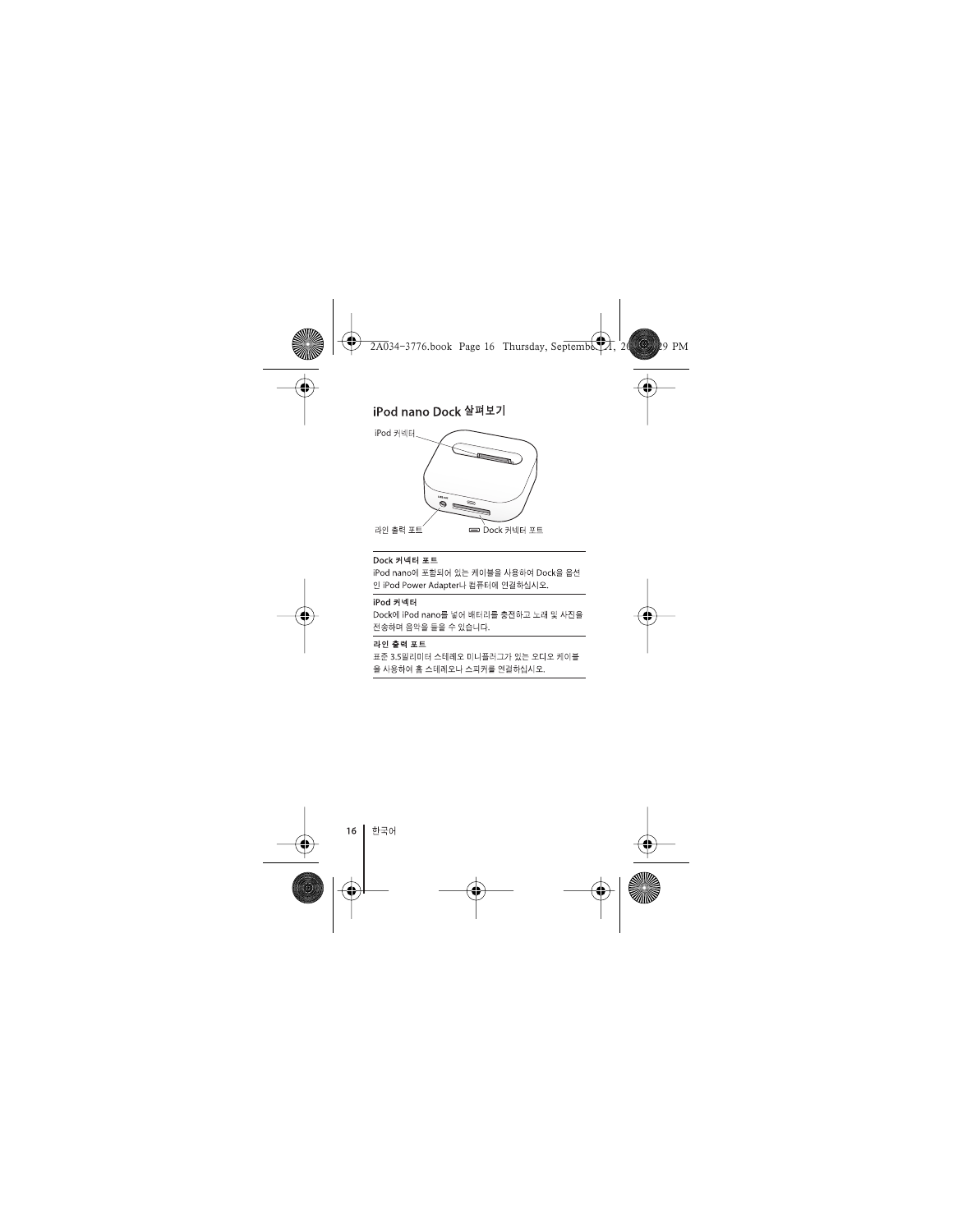## 외부 스피커나 스테레오를 통해 음악 재생 하기

iPod nano Dock을 사용하여 외부에서 전원이 공급되 는 스피커나 홈 스테레오를 통해 iPod nano에 있는 음악을 재생할 수 있습니다. 대부분의 외장 스피커에서 사용하는 표준 3.5밀리미터 스테레오 미니플러그가 있는 오디오 케이블이 필요합니다.

iPod nano를 Dock과 함께 사용하여 스피커나 스테레오를 통해 음악을 재생하려면,

- 1 iPod nano를 Dock에 넣으십시오.
- 2 오디오 케이블을 사용하여 Dock 라인 출력 포트에 스피커나 스테레오를 연결하십시오.
- 3 iPod nano 조절 기능을 사용하여 음악을 재생하고 외부 소스에 있는 음량 조절기를 사용하여 음량을 조절 하십시오.

Dock이 컴퓨터에 연결되어 있을 때 음악을 재생하려 면, iPod nano가 디스크 사용으로 확성화되어 있어야 합니다(iPod nano를 디스크로 사용하는 것에 관한 정보를 보려면 www.apple.com/support/ipod에 있는 iPod nano 기능 설명서를 참조).

참고: 옵션인 iPod Power Adapter를 사용하여 컴퓨 터와 떨어진 곳에서 음악을 들으면서 iPod nano를 충전할 수도 있습니다.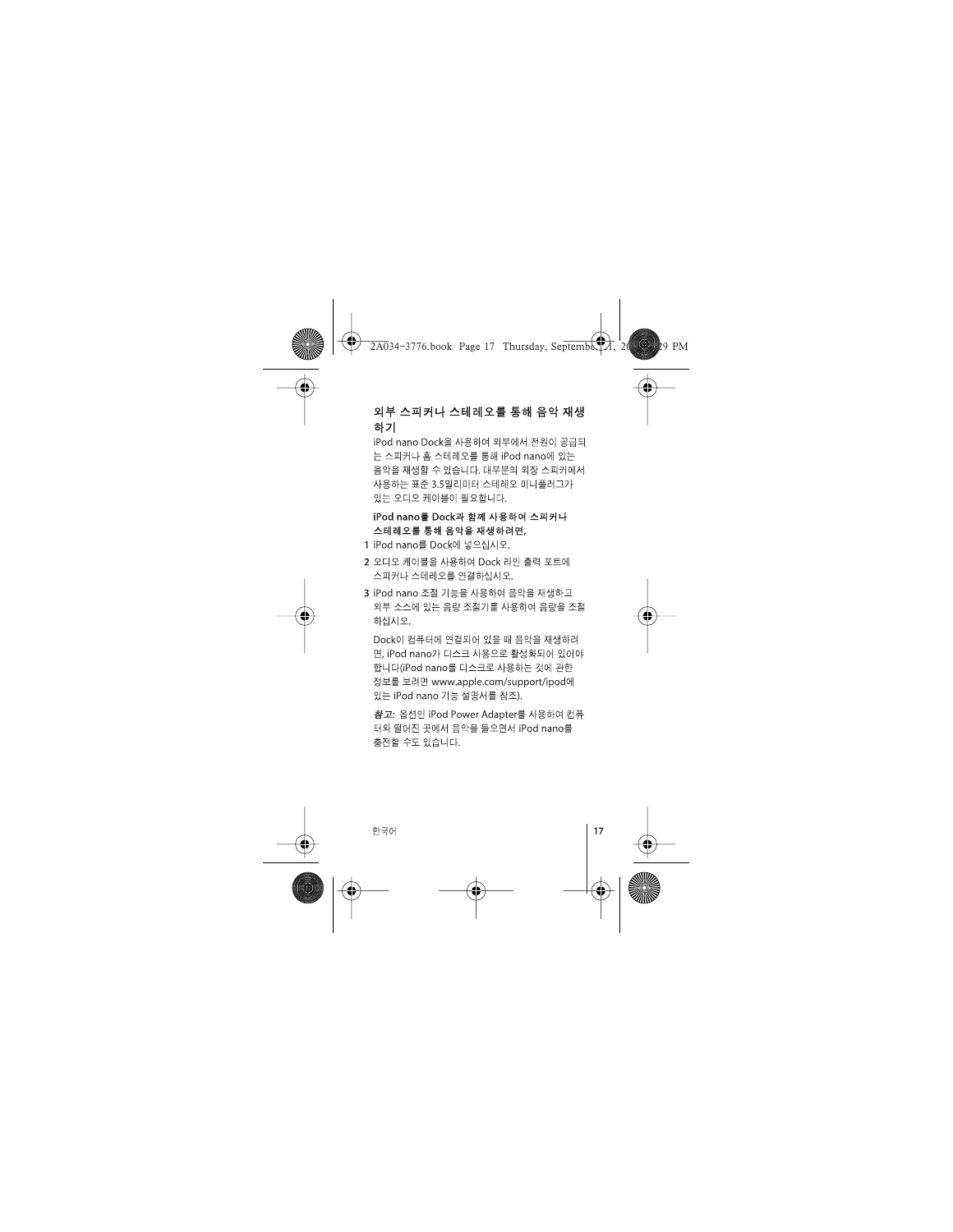## 추가 액세서리

www.applestore.co.kr/ipodstore에서 다음 iPod 액세서리를 구입할 수 있습니다.

- iPod nano Lanvard Headphones(목걸이형 헤드폰)
- iPod nano Armband(알밴드)
- iPod In-Ear Headphones(귓속형 헤드폰)
- iPod USB Power Adapter(전원 어댑터)
- World Travel Adapter Kit(여행용 어댑터 키트)
- 스피커, 오디오 케이블, 헤드셋, 카 어댑터, 전원 어댑터 등

### 서비스 및 지워

iPod 서비스 및 지원 정보를 보려면, www.apple.com/support/ipod으로 이동하십시오.